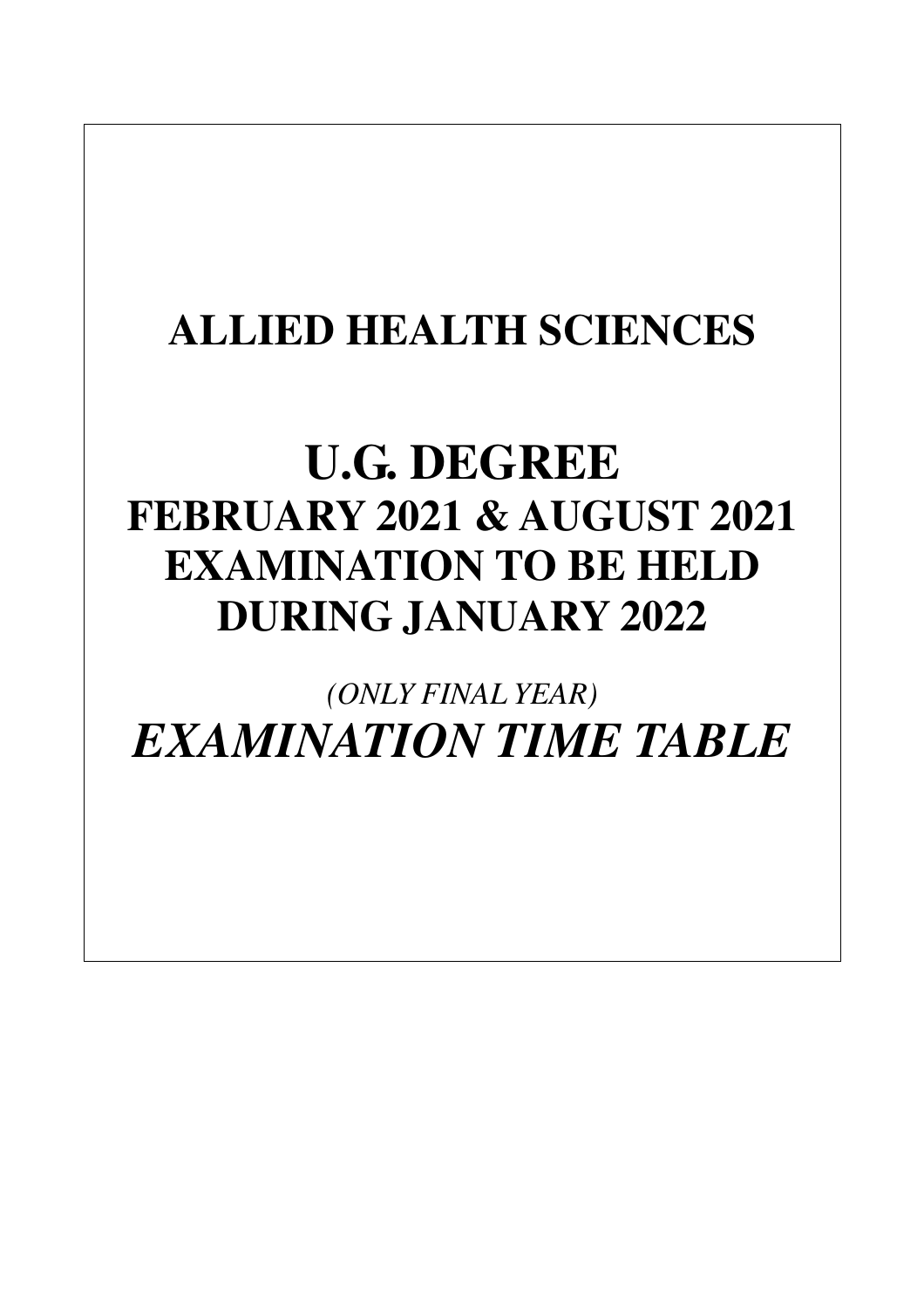## **ALLIED HEALTH SCIENCES UG DEGREE – JANUARY 2022**

## **TIME TABLE**

| <b>Day</b>                                                                                                              | <b>Date and Time</b>              | Paper                           | <b>Subject</b>                                                          | Q.P. Code |  |
|-------------------------------------------------------------------------------------------------------------------------|-----------------------------------|---------------------------------|-------------------------------------------------------------------------|-----------|--|
|                                                                                                                         |                                   |                                 | <b>B.Sc. ACCIDENT AND EMERGENCY CARE TECHNOLOGY (8001)</b>              |           |  |
|                                                                                                                         |                                   |                                 | <b>THIRD YEAR (2014-2015)</b>                                           |           |  |
| Wed                                                                                                                     | 05.01.2022<br>2.00 pm to 05.00 pm | $\bf{I}$                        | Emergency Medicine (EM) and EMS – III                                   | 801026    |  |
| Thu                                                                                                                     | 06.01.2022<br>2.00 pm to 05.00 pm | $\mathbf{I}$                    | Emergency Surgery & Emergency Surgical Services                         | 801027    |  |
| Fri                                                                                                                     | 07.01.2022<br>2.00 pm to 05.00 pm | III                             | Clinical Procedures and Instrumentation in<br><b>Emergency Services</b> | 801028    |  |
|                                                                                                                         |                                   |                                 | <b>THIRD YEAR (2010-2011)</b>                                           |           |  |
| Wed                                                                                                                     | 05.01.2022<br>2.00 pm to 05.00 pm | I                               | Emergency Medicine (EM) and EMS – II                                    | 801021    |  |
| Thu                                                                                                                     | 06.01.2022<br>2.00 pm to 05.00 pm | $\mathop{\mathrm{II}}\nolimits$ | <b>Emergency Surgery</b>                                                | 801022    |  |
| Fri                                                                                                                     | 07.01.2022<br>2.00 pm to 05.00 pm | Ш                               | <b>Ambulance Equipments</b>                                             | 801023    |  |
| <b>B.Sc. OPERATION THEATRE &amp; ANAESTHESIA TECHNOLOGY (8002)</b><br>THIRD YEAR (2010-2011) / (2014-2015) / 2015-2016) |                                   |                                 |                                                                         |           |  |

| Wed | 05.01.2022<br>$2.00 \text{ pm}$ to $05.00 \text{ pm}$ |   | <b>Sterilization Procedures</b> | 801121 |
|-----|-------------------------------------------------------|---|---------------------------------|--------|
| Thu | 06.01.2022<br>$2.00 \text{ pm}$ to $05.00 \text{ pm}$ | П | Principles of Anaesthesia – II  | 801122 |
|     |                                                       |   | <b>THIRD YEAR (2018-2019)</b>   |        |
| Wed | 05.01.2022<br>$2.00 \text{ pm}$ to $05.00 \text{ pm}$ | T | <b>Sterilization Procedures</b> | 801141 |
| Thu | 06.01.2022<br>$2.00 \text{ pm}$ to $05.00 \text{ pm}$ | П | Principles of Anaesthesia – II  | 801142 |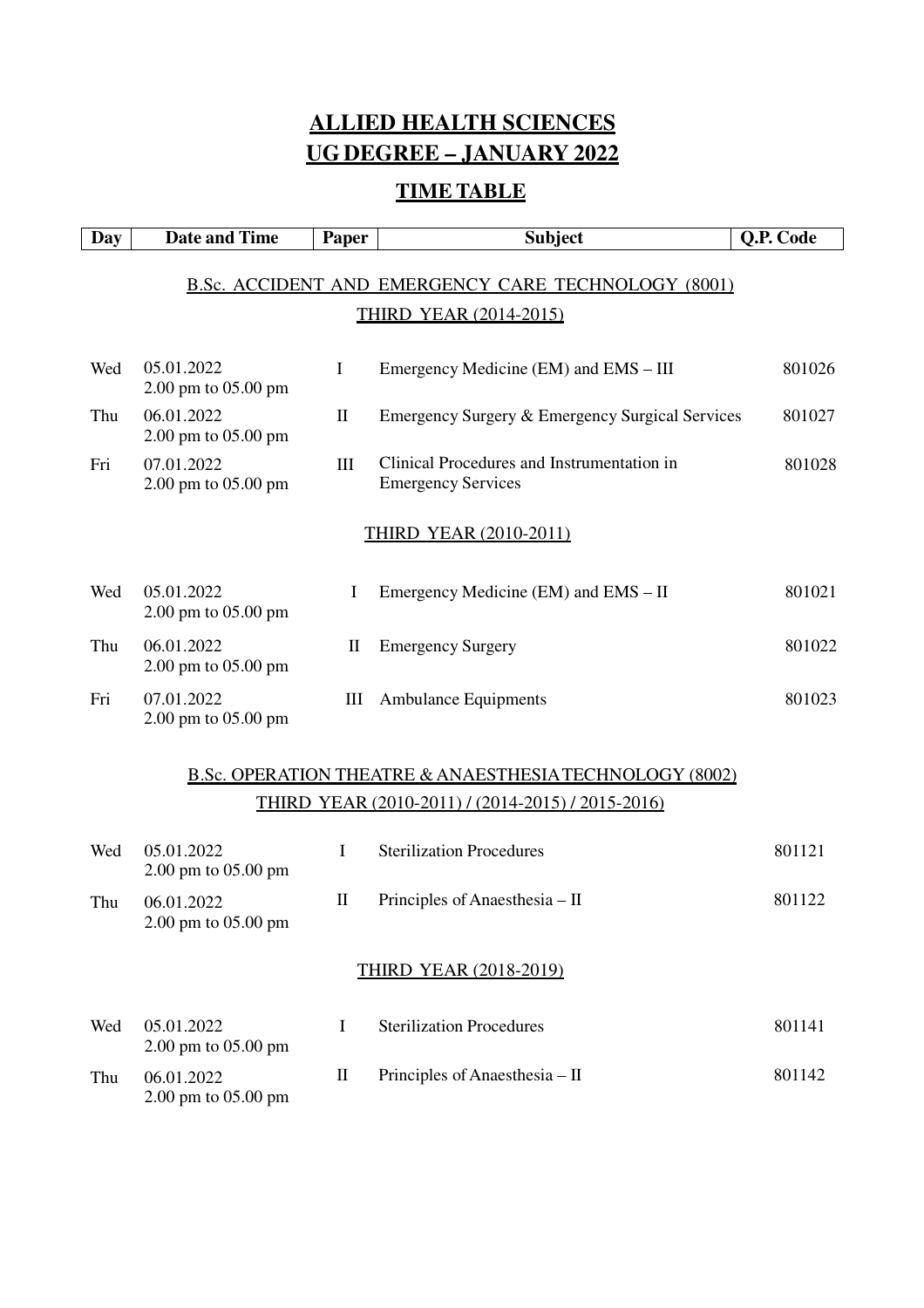| <b>Day</b> | <b>Date and Time</b>                                  | Paper              | <b>Subject</b>                                                                                       | Q.P. Code          |  |  |
|------------|-------------------------------------------------------|--------------------|------------------------------------------------------------------------------------------------------|--------------------|--|--|
|            |                                                       |                    | <b>B.Sc. CRITICAL CARE TECHNOLOGY (8003)</b>                                                         |                    |  |  |
|            |                                                       |                    | <u>THIRD YEAR - (2014-2015) / 2015-2016 / 2018-2019)</u>                                             |                    |  |  |
| Wed        | 05.01.2022<br>2.00 pm to 05.00 pm                     | Ι                  | ICU Monitoring $- II + M$ aintenance of Equipment                                                    | 801236             |  |  |
| Thu        | 06.01.2022<br>2.00 pm to 05.00 pm                     | $\mathbf{I}$       | <b>ICU</b> Therapy                                                                                   | 801237             |  |  |
| Fri        | 07.01.2022<br>2.00 pm to 05.00 pm                     | III                | ICU Administration + Logistics + Statistics +<br><b>Medical Ethics</b>                               | 801238             |  |  |
|            |                                                       |                    | <b>B.Sc. CARDIO PULMONARY PERFUSION CARE TECHNOLOGY (8004)</b>                                       |                    |  |  |
|            |                                                       |                    | THIRD YEAR (2010-2011) / (2014-2015)                                                                 |                    |  |  |
| Wed        | 05.01.2022<br>2.00 pm to 05.00 pm                     | $\bf{I}$           | Introduction to Surgery & CSSD                                                                       | 801421             |  |  |
| Thu        | 06.01.2022<br>2.00 pm to 05.00 pm                     | $\mathbf{I}$       | Cardiopulmonary Bypass & Perfusion Technology                                                        | 801422             |  |  |
| Fri        | 07.01.2022<br>2.00 pm to 05.00 pm                     | $\mathop{\rm III}$ | Cardio Pulmonary Bypass and its Complications<br>Sterile Techniques and Surgical Asepsis Maintenance | 801423             |  |  |
|            |                                                       |                    | <b>B.Sc. DIALYSIS TECHNOLOGY (8005)</b>                                                              |                    |  |  |
|            |                                                       |                    | <u>THIRD YEAR (2014-2015)</u>                                                                        |                    |  |  |
| Wed        | 05.01.2022<br>$2.00 \text{ pm}$ to $05.00 \text{ pm}$ | $\bf{I}$           | Dialysis Technology                                                                                  | 801336             |  |  |
| Thu        | 06.01.2022<br>2.00 pm to 05.00 pm                     | П                  | <b>Renal Disease Therapeutics</b>                                                                    | 801337             |  |  |
|            |                                                       |                    | <b>THIRD YEAR (2010-2011)</b>                                                                        |                    |  |  |
| Wed        | 05.01.2022<br>2.00 pm to 05.00 pm                     | I                  | Dialysis Technology                                                                                  | 801321             |  |  |
|            | <b>B.Sc. CARDIAC TECHNOLOGY (8006)</b>                |                    |                                                                                                      |                    |  |  |
|            |                                                       |                    | <u>THIRD YEAR (2010-2011) / (2014-2015)</u>                                                          |                    |  |  |
| Wed        | 05.01.2022<br>2.00 pm to 05.00 pm                     | Ι                  | Cardiac Catheterization Laboratory Basics                                                            | 801521             |  |  |
|            |                                                       |                    | so Cetheterization Leberatory Advanced                                                               | $0 \cap 15 \cap 2$ |  |  |

Thu 06.01.2022 2.00 pm to 05.00 pm II Cardiac Catheterization Laboratory Advanced 801522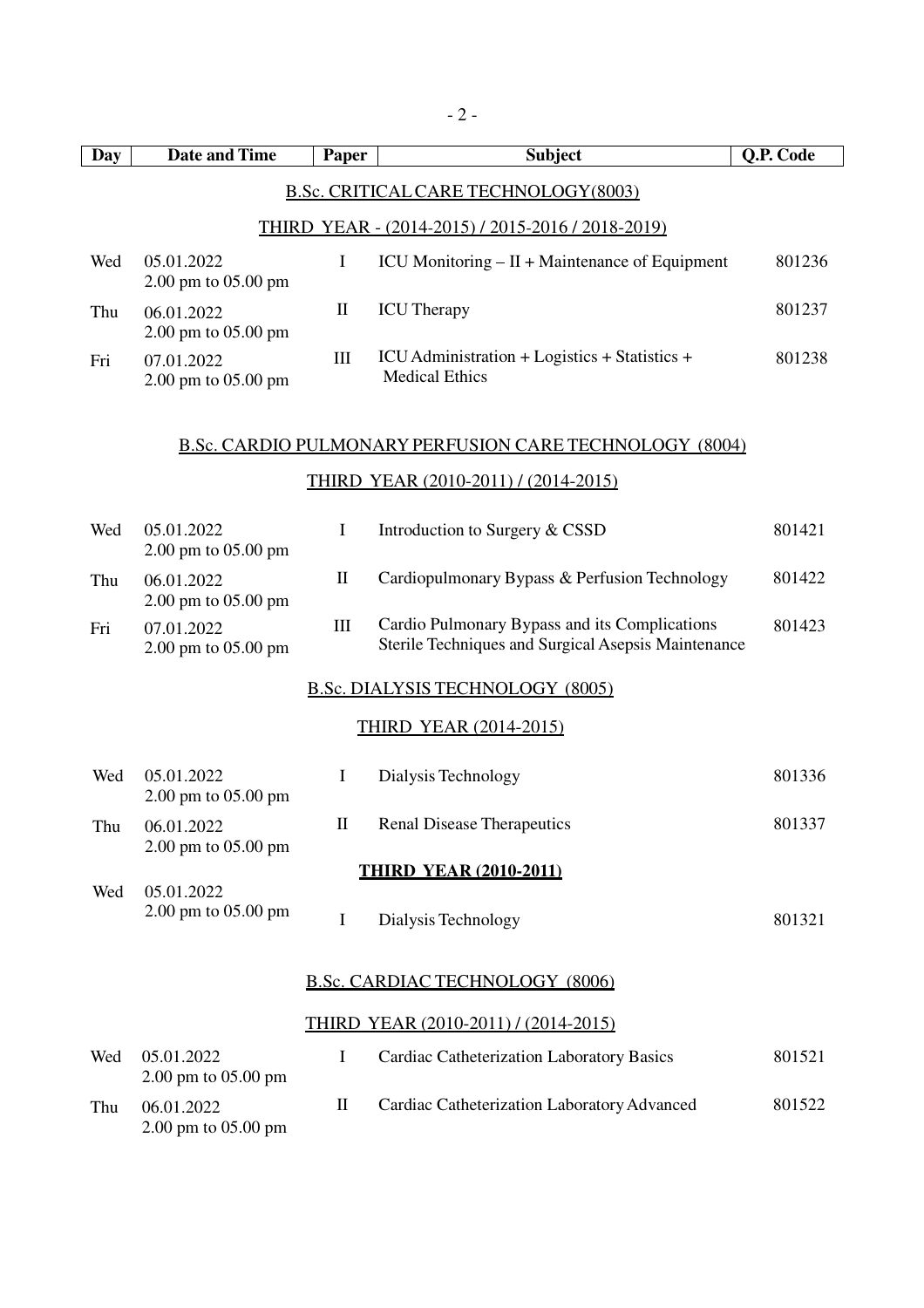|     | $-3-$                                   |              |                                                                                                         |           |  |  |  |
|-----|-----------------------------------------|--------------|---------------------------------------------------------------------------------------------------------|-----------|--|--|--|
| Day | <b>Date and Time</b>                    | Paper        | <b>Subject</b>                                                                                          | Q.P. Code |  |  |  |
|     | <b>B.Sc. PHYSICIAN ASSISTANT (8008)</b> |              |                                                                                                         |           |  |  |  |
|     |                                         |              | <b>THIRD YEAR (2010-2011) / 2014-2015)</b>                                                              |           |  |  |  |
| Wed | 05.01.2022<br>2.00 pm to 05.00 pm       | $\bf{I}$     | Cardiology and Cardiac Surgery / Neurology                                                              | 801621    |  |  |  |
| Thu | 06.01.2022<br>2.00 pm to 05.00 pm       | $\mathbf{I}$ | Nephrology / Pulmonology / Gastro Enterology /<br>Orthopaedics                                          | 801622    |  |  |  |
|     |                                         |              | <b>B.Sc. MEDICAL RECORD SCIENCE (8009)</b>                                                              |           |  |  |  |
|     |                                         |              | THIRD YEAR (2015-16) / (2018-2019)                                                                      |           |  |  |  |
| Wed | 05.01.2022<br>2.00 pm to 05.00 pm       | $\bf{I}$     | International Classification of Diseases (ICD-10)<br>and Surgical Procedures (ICD-9CM), CPT, HCPCS      | 801741    |  |  |  |
| Thu | 06.01.2022<br>2.00 pm to 05.00 pm       | $\mathbf{I}$ | Hospital Organization and Administration<br>Medical Ethics and Consumer Protection Act                  | 801742    |  |  |  |
| Fri | 07.01.2022<br>2.00 pm to 05.00 pm       | Ш            | Health Information Management II, Medical<br>Transcription and Telemedicine and Financial<br>Management | 801743    |  |  |  |
| Mon | 10.01.2022<br>2.00 pm to 05.00 pm       | IV           | <b>Quality Management in Health Care</b>                                                                | 801744    |  |  |  |
|     |                                         |              | <b>B.Sc. RADIOLOGY IMAGING TECHNOLOGY (8010)</b>                                                        |           |  |  |  |
|     |                                         |              | <b>THIRD YEAR- (2014-2015)</b>                                                                          |           |  |  |  |
| Wed | 05.01.2022<br>2.00 pm to 05.00 pm       | I            | Equipments of Modern Imaging Modalities                                                                 | 801836    |  |  |  |
| Thu | 06.01.2022<br>2.00 pm to 05.00 pm       | $\mathbf{I}$ | Modern Imaging Techniques and Recent Trends<br>in Imaging                                               | 801837    |  |  |  |
| Fri | 07.01.2022<br>2.00 pm to 05.00 pm       | Ш            | Quality Control, Radiobiology & Radiation Safety in<br>Radiodiagnosis / Imaging                         | 801838    |  |  |  |
|     |                                         |              | <b>THIRD YEAR- (2010-2011)</b>                                                                          |           |  |  |  |
| Wed | 05.01.2022<br>2.00 pm to 05.00 pm       | I            | Equipments of Modern Imaging Modalities                                                                 | 801821    |  |  |  |
| Thu | 06.01.2022<br>2.00 pm to 05.00 pm       | $\rm II$     | Modern Imaging Techniques and Recent Trends in<br>Imaging                                               | 801822    |  |  |  |
| Fri | 07.01.2022<br>2.00 pm to 05.00 pm       | Ш            | Radiobiology & Radiation Safety                                                                         | 801823    |  |  |  |
| Mon | 10.01.2022<br>2.00 pm to 05.00 pm       | IV           | <b>Quality Control in Radiology</b>                                                                     | 801824    |  |  |  |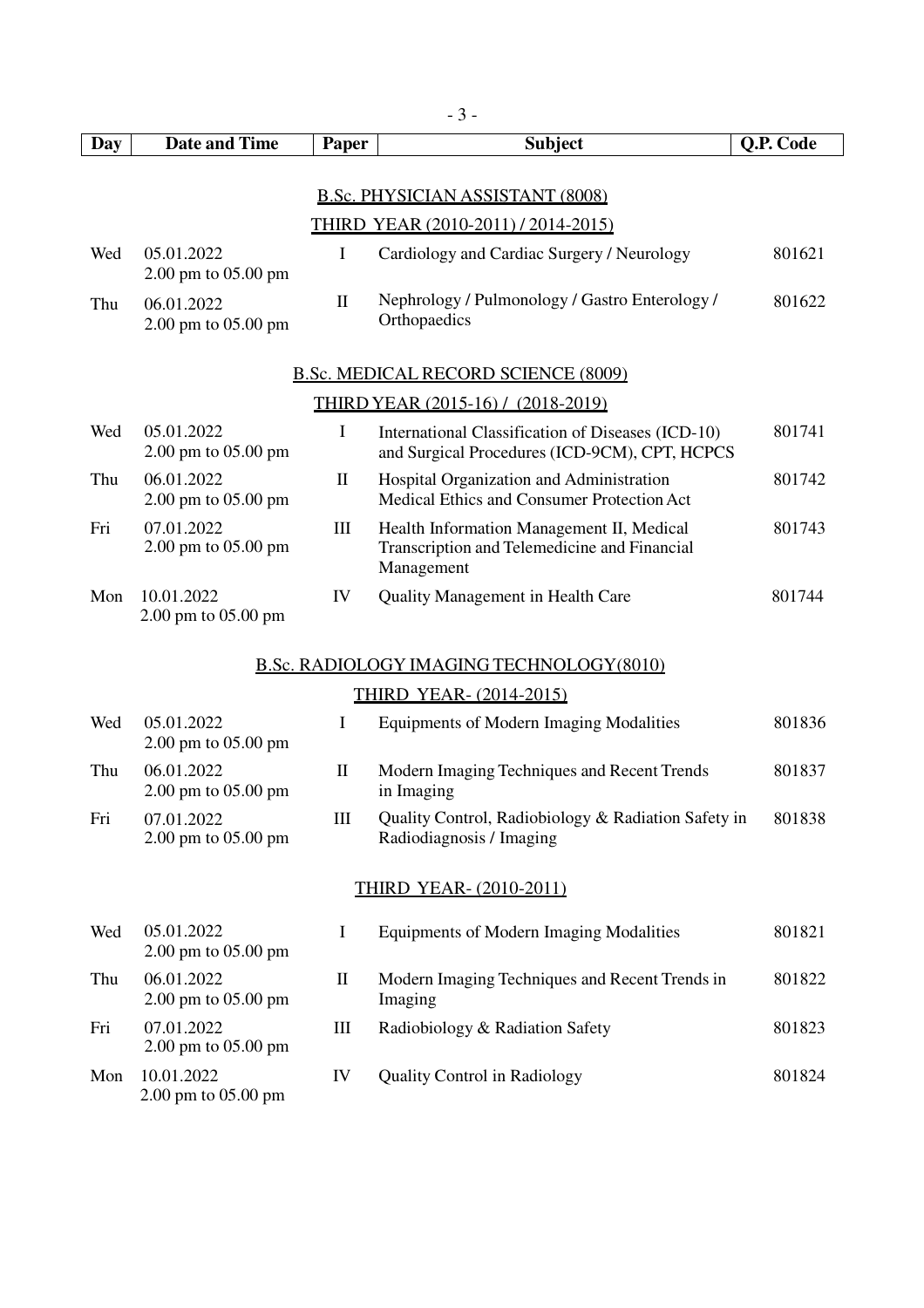| Day | <b>Date and Time</b>              | Paper              | <b>Subject</b>                                                                           | Q.P. Code |
|-----|-----------------------------------|--------------------|------------------------------------------------------------------------------------------|-----------|
|     |                                   |                    |                                                                                          |           |
|     |                                   |                    | <b>B.Sc. RADIOTHERAPY TECHNOLOGY (8011)</b><br><b>THIRD YEAR (2014-2015 / 2018-2019)</b> |           |
| Wed | 05.01.2022<br>2.00 pm to 05.00 pm | I                  | Recent Advances in Radiotherapy Techniques                                               | 801936    |
| Thu | 06.01.2022<br>2.00 pm to 05.00 pm | $\mathbf{I}$       | Patient Care relevant to Radiotherapy                                                    | 801937    |
| Fri | 07.01.2022<br>2.00 pm to 05.00 pm | III                | Quality Assurance, Radiobiology & Radiation<br>Safety in Radiotherapy                    | 801938    |
|     |                                   |                    | <b>B.Sc. NUCLEAR MEDICINE TECHNOLOGY (8013)</b>                                          |           |
|     |                                   |                    | <b>THIRD YEAR (2010-2011)</b>                                                            |           |
| Wed | 05.01.2022<br>2.00 pm to 05.00 pm | I                  | Recent Advance in Nuclear Medicine Techniques                                            | 802121    |
| Thu | 06.01.2022<br>2.00 pm to 05.00 pm | $\mathbf{I}$       | Radiation Biology & Radiation Safety in<br><b>NuclearMedicine</b>                        | 802122    |
| Fri | 07.01.2022<br>2.00 pm to 05.00 pm | $\rm III$          | Quality Assurance in Nuclear Medicine                                                    | 802123    |
|     |                                   |                    | <b>B.Sc. MEDICAL SOCIOLOGY (8014)</b>                                                    |           |
|     |                                   |                    | <b>THIRD YEAR (2014-2015)</b>                                                            |           |
| Wed | 05.01.2022<br>2.00 pm to 05.00 pm | $\mathbf I$        | Medical Sociology - II                                                                   | 802256    |
| Thu | 06.01.2022<br>2.00 pm to 05.00 pm | $\rm II$           | Medical Ethics, Legal Aspects and Human Rights                                           | 802257    |
| Fri | 07.01.2022<br>2.00 pm to 05.00 pm | $\rm III$          | Management Principles and Hospital Operations                                            | 802258    |
| Mon | 10.01.2022<br>2.00 pm to 05.00 pm | IV                 | Disaster Management and Environmental Studies                                            | 802259    |
|     |                                   |                    | <b>BACHELOR IN AUDIOLOGY &amp; SPEECH LANGUAGE PATHOLOGY (8016) - (2010-2011)</b>        |           |
|     |                                   |                    | <b>THIRD YEAR (2010-2011)</b>                                                            |           |
| Wed | 05.01.2022<br>2.00 pm to 05.00 pm | I                  | Fluency and its Disorders                                                                | 802321    |
| Thu | 06.01.2022<br>2.00 pm to 05.00 pm | $\mathbf{I}$       | Neurogenic Language Disorders in Adults                                                  | 802322    |
| Fri | 07.01.2022<br>2.00 pm to 05.00 pm | $\mathop{\rm III}$ | Motor Speech Disorders                                                                   | 802323    |
| Mon | 10.01.2022<br>2.00 pm to 05.00 pm | IV                 | Rehabilitative Audiology                                                                 | 802324    |
| Tue | 11.01.2022<br>2.00 pm to 05.00 pm | V                  | Noise Measurements and Hearing Conservation                                              | 802325    |

Wed 12.01.2022 2.00 pm to 05.00 pm VI Community Oriented Professional Practices in Speech Language Pathology and Audiology 802326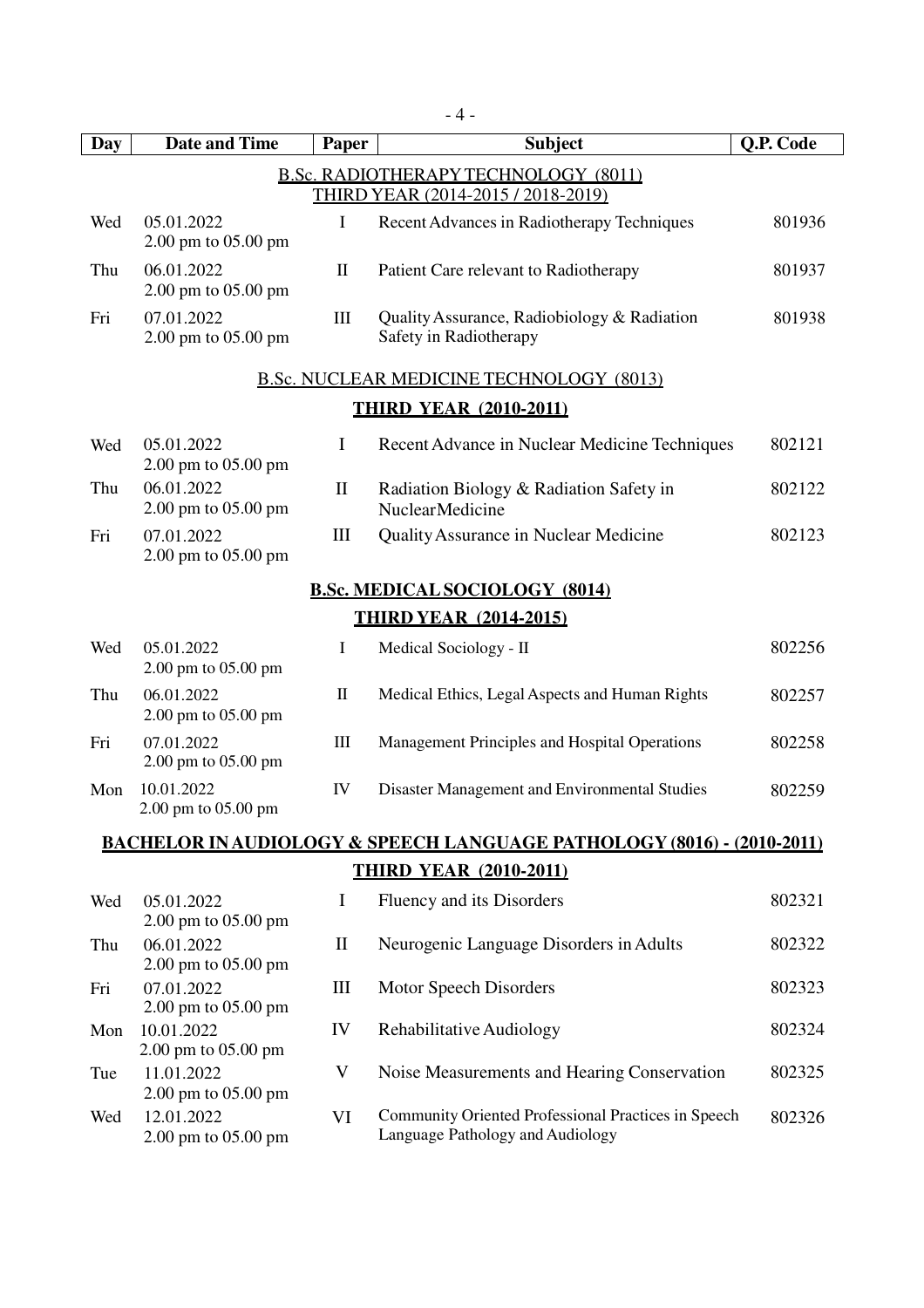### **BACHELOR IN PROSTHETICS & ORTHOTICS (8017) FOURTH YEAR (2012-2013)**

| Wed | 05.01.2022<br>$2.00 \text{ pm}$ to 05.00 pm | Prosthetics Science-IV     | 802441 |
|-----|---------------------------------------------|----------------------------|--------|
| Thu | 06.01.2022<br>$2.00 \text{ pm}$ to 05.00 pm | <b>Orthotic Science-IV</b> | 802442 |

## **B.Sc. NEURO ELECTRO PHYSIOLOGY**

### **(8018) THIRD YEAR (2012-2013 / 2018-2019)**

| Wed | 05.01.2022<br>2.00 pm to 05.00 pm | $\mathbf I$  | Nerve Conduction Studies and Electromyography                                                   | 802521 |
|-----|-----------------------------------|--------------|-------------------------------------------------------------------------------------------------|--------|
| Thu | 06.01.2022<br>2.00 pm to 05.00 pm | $\mathbf{I}$ | Polysomnography, Transcranial Magnetic Stimulation,<br>Autonomic Lab, Intraoperative Monitoring | 802522 |
| Fri | 07.01.2022<br>2.00 pm to 05.00 pm | $\rm III$    | Application of Clinical Neurophysiology and<br>Assessment                                       | 802523 |
|     |                                   |              | <b>B.Sc. RESPIRATORY THERAPY (8019)</b><br><b>THIRD YEAR (2014-2015)</b>                        |        |
| Wed | 05.01.2022<br>2.00 pm to 05.00 pm | I            | Respiratory Therapy Techniques I                                                                | 802616 |
| Thu | 06.01.2022<br>2.00 pm to 05.00 pm | $\mathbf{I}$ | Respiratory Therapy Techniques II                                                               | 802617 |
| Fri | 07.01.2022<br>2.00 pm to 05.00 pm | $\rm III$    | Life Support System                                                                             | 802618 |
| Mon | 10.01.2022<br>2.00 pm to 05.00 pm | IV           | Cardio Pulmonary Rehabilitation                                                                 | 802619 |
|     |                                   |              | <b>B.Sc. OPTOMETRY(80)</b>                                                                      |        |
|     |                                   |              | <b>THIRD YEAR (2010-2011)</b>                                                                   |        |
| Wed | 05.01.2022<br>2.00 pm to 05.00 pm | $\bf I$      | <b>Binocular Vision</b>                                                                         | 806041 |
| Thu | 06.01.2022<br>2.00 pm to 05.00 pm | $\rm II$     | Glaucoma                                                                                        | 806042 |
| Fri | 07.01.2022<br>2.00 pm to 05.00 pm | $\rm III$    | Low Vision Aids                                                                                 | 806043 |
| Mon | 10.01.2022<br>2.00 pm to 05.00 pm | IV           | Dispensing Optics                                                                               | 806044 |
| Tue | 11.01.2022<br>2.00 pm to 05.00 pm | $\mathbf V$  | Paediatric Optometry and Geriatric Optometry                                                    | 806045 |
| Wed | 12.01.2022<br>2.00 pm to 05.00 pm | $\mbox{VI}$  | <b>Contact Lens</b>                                                                             | 806046 |
| Wed | 19.01.2022<br>2.00 pm to 05.00 pm | ${\rm VII}$  | Law & Optometry and Occupational Optometry                                                      | 806047 |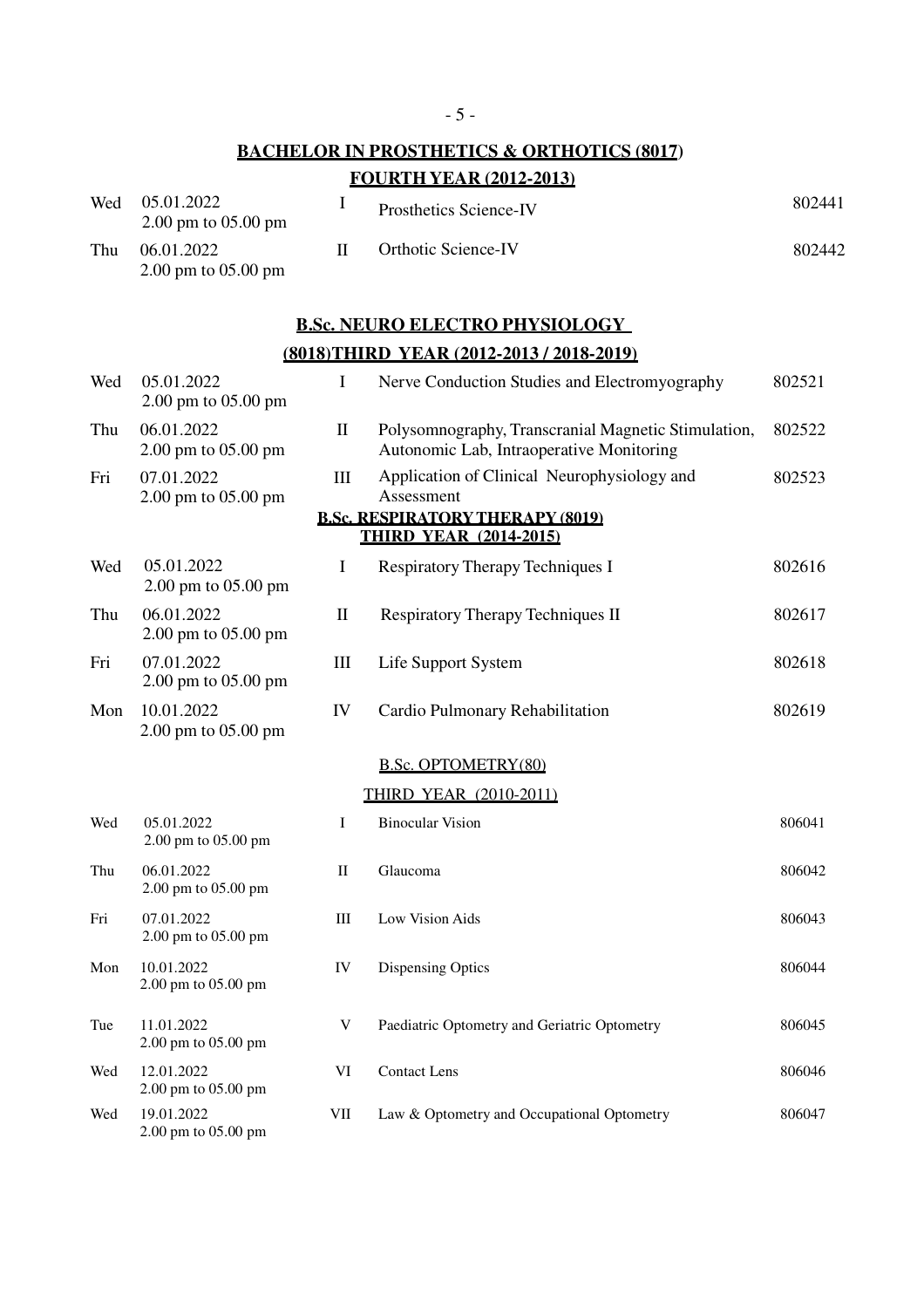| Day | <b>Date and Time</b>              | Paper        | $-6-$<br><b>Subject</b><br>B.Sc. OPTOMETRY(80)           | Q.P. Code |
|-----|-----------------------------------|--------------|----------------------------------------------------------|-----------|
|     |                                   |              | <b>THIRD YEAR (2014-2015)</b>                            |           |
| Wed | 05.01.2022<br>2.00 pm to 05.00 pm | Ι            | <b>Binocular Vision</b>                                  | 806061    |
| Thu | 06.01.2022<br>2.00 pm to 05.00 pm | $\rm _{II}$  | Glaucoma                                                 | 806062    |
| Fri | 07.01.2022<br>2.00 pm to 05.00 pm | Ш            | Low Vision Aids                                          | 806063    |
| Mon | 10.01.2022<br>2.00 pm to 05.00 pm | IV           | <b>Dispensing Optics</b>                                 | 806064    |
| Tue | 11.01.2022<br>2.00 pm to 05.00 pm | V            | Paediatric Optometry and Geriatric Optometry             | 806065    |
| Wed | 12.01.2022<br>2.00 pm to 05.00 pm | VI           | <b>Contact Lens</b>                                      | 806066    |
| Wed | 19.01.2022<br>2.00 pm to 05.00 pm | VII          | Law & Optometry and Occupational Optometry               | 806067    |
|     |                                   |              | <b>B.OPTOM (8020)</b>                                    |           |
|     |                                   |              | <b>THIRD YEAR (2015-2016)</b>                            |           |
| Wed | 05.01.2022<br>2.00 pm to 05.00 pm | I            | Optometric Optics I & II and<br><b>Dispensing Optics</b> | 802721    |
| Thu | 06.01.2022<br>2.00 pm to 05.00 pm | $\mathbf{I}$ | Orthoptics                                               | 802722    |
| Fri | 07.01.2022<br>2.00 pm to 05.00 pm | Ш            | Low Vision Aids and Contact Lens                         | 802723    |
|     |                                   |              | <b>THIRD YEAR (2018-2019)</b>                            |           |
| Wed | 05.01.2022<br>2.00 pm to 05.00 pm | I            | Optometric Optics II and<br><b>Dispensing Optics</b>     | 802751    |
| Thu | 06.01.2022<br>2.00 pm to 05.00 pm | $\mathbf{I}$ | Orthoptics                                               | 802752    |
| Fri | 07.01.2022<br>2.00 pm to 05.00 pm | Ш            | Low Vision Aids and Contact Lens                         | 802753    |
| Mon | 10.01.2022<br>2.00 pm to 05.00 pm | IV           | Paediatric Optometry and Geriatric<br>Optometry          | 802754    |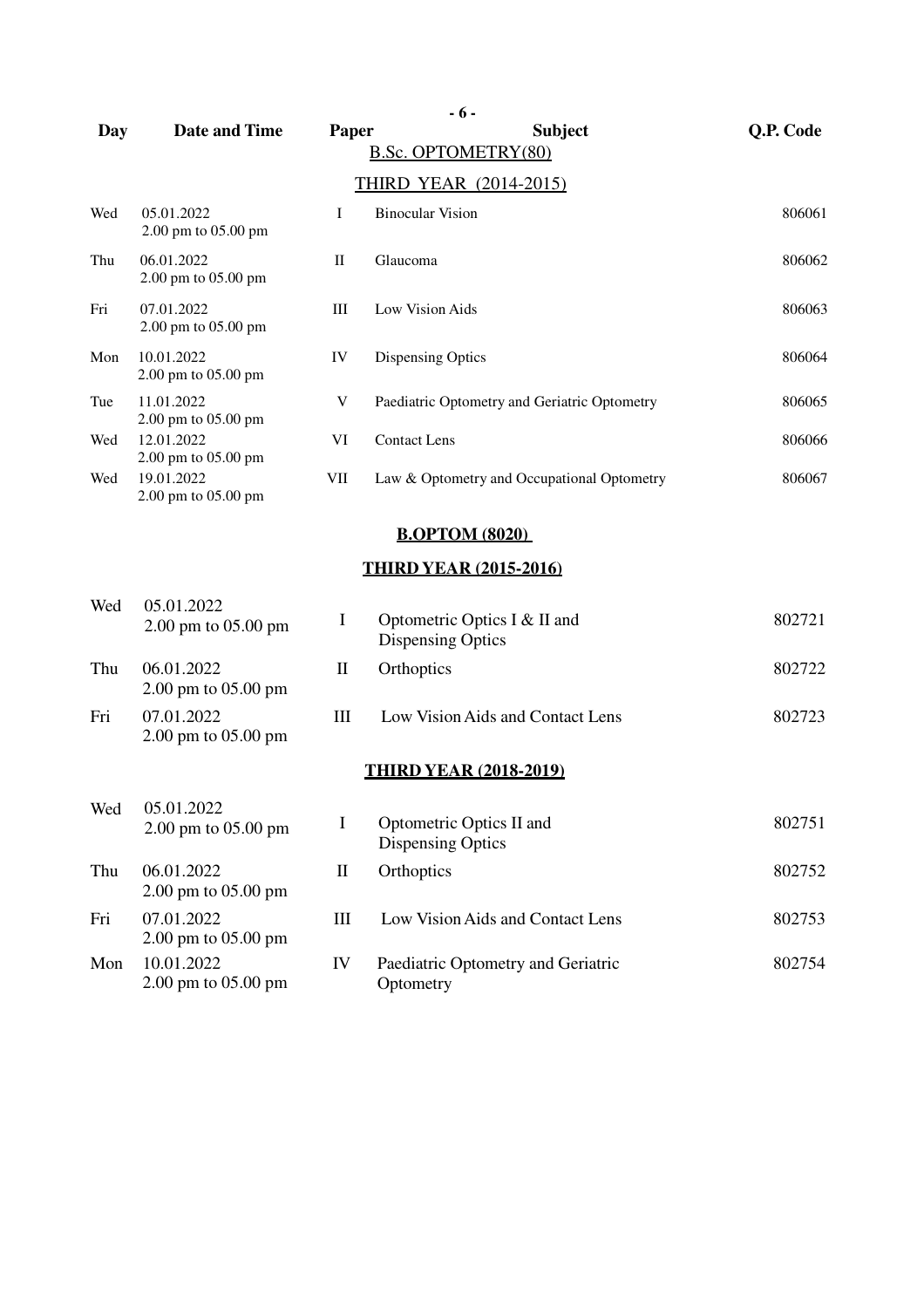#### **Day Date and Time Paper Subject Q.P. Code B.Sc. FITNESS AND LIFESTYLE MODIFICATION (8021)**

#### **THIRD YEAR (2017-2018) / (2019-2020)**

| Wed | 05.01.2022<br>$2.00 \text{ pm}$ to $05.00 \text{ pm}$ |      | Fitness for Life Style Diseases Part 2  | 802821 |
|-----|-------------------------------------------------------|------|-----------------------------------------|--------|
| Thu | 06.01.2022<br>$2.00 \text{ pm}$ to $05.00 \text{ pm}$ | Н    | Fitness for Women, Children and Elderly | 802822 |
| Fri | 07.01.2022<br>$2.00 \text{ pm}$ to $05.00 \text{ pm}$ | HH - | Strength and Conditioning for Sports    | 802823 |

#### **B.Sc., CLINICAL NUTRTITION (8022) THIRD YEAR (2018-2019)**

| Wed | 05.01.2022<br>$2.00 \text{ pm}$ to 05.00 pm           |   | <b>Community Nutrition</b> | 803021 |
|-----|-------------------------------------------------------|---|----------------------------|--------|
| Thu | 06.01.2022<br>$2.00 \text{ pm}$ to $05.00 \text{ pm}$ | Н | <b>Advanced Dietetics</b>  | 803022 |
| Fri | 07.01.2022<br>$2.00 \text{ pm}$ to $05.00 \text{ pm}$ | Ш | Dietetics Counseling       | 803023 |

#### **B.Sc., RADIOGRAPY & IMAGING TECHNOLOGY (8023) THIRD YEAR (2018-2019)**

| Wed | 05.01.2022<br>2.00 pm to 05.00 pm                                  | T                               | Equipments of Advanced Modern Imaging<br>Modalities                                                          | 801851 |  |  |  |
|-----|--------------------------------------------------------------------|---------------------------------|--------------------------------------------------------------------------------------------------------------|--------|--|--|--|
| Thu | 06.01.2022<br>2.00 pm to 05.00 pm                                  | $\mathop{\mathrm{II}}\nolimits$ | Modern Imaging Techniques and Recent<br><b>Trendsin Imaging</b>                                              | 801852 |  |  |  |
| Fri | 07.01.2022<br>$2.00 \text{ pm}$ to $05.00 \text{ pm}$              | Ш                               | Quality Control, Radiobiology & Radiation<br>Safety in Radiodiagnosis / Imaging Other than<br>X-ray related. | 801853 |  |  |  |
|     | <b>B.Sc., MICROBIOLOGY (8024)</b><br><b>THIRD YEAR (2018-2019)</b> |                                 |                                                                                                              |        |  |  |  |
| Wed | 05.01.2022<br>2.00 pm to 05.00 pm                                  | I                               | Diagnostic Virology                                                                                          | 802921 |  |  |  |
| Thu | 06.01.2022<br>$2.00 \text{ pm}$ to $05.00 \text{ pm}$              | П                               | <b>Medical Entomology</b>                                                                                    | 802922 |  |  |  |
| Fri | 07.01.2022                                                         | Ш                               | Epidemiology and Biostatistics                                                                               | 802923 |  |  |  |

2.00 pm to 05.00 pm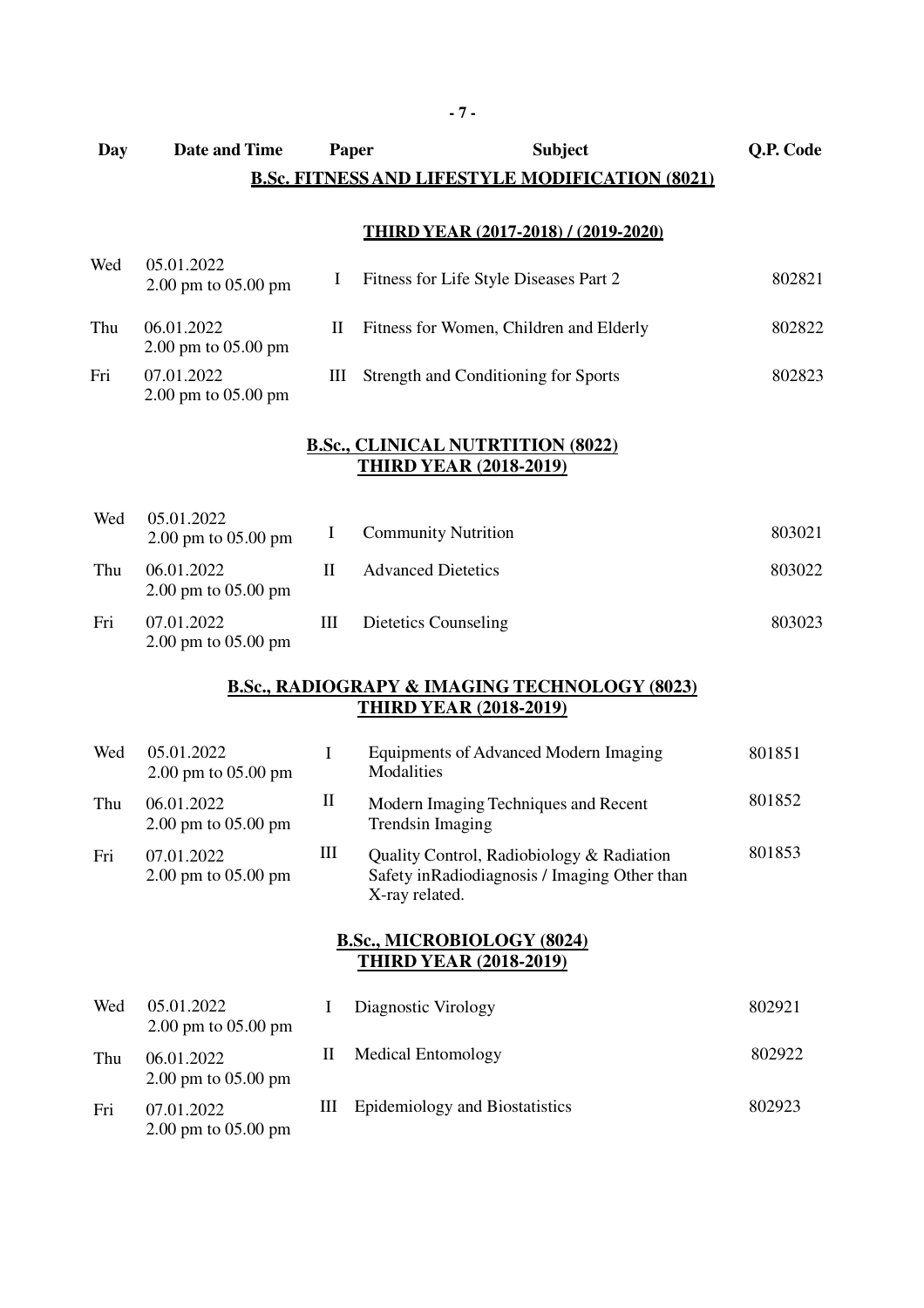|     |                                                       |       | $-8-$                                           |           |
|-----|-------------------------------------------------------|-------|-------------------------------------------------|-----------|
| Day | Date and Time                                         | Paper | <b>Subject</b>                                  | Q.P. Code |
|     |                                                       |       | <b>B.Sc. MEDICAL LABORATORY TECHNOLOGY (72)</b> |           |
|     |                                                       |       | THIRD YEAR (2010-2011)                          |           |
| Wed | 05.01.2022<br>$2.00 \text{ pm}$ to $05.00 \text{ pm}$ | I     | Coagulation & Transfusion Medicine              | 725031    |
| Thu | 06.01.2022<br>2.00 pm to 05.00 pm                     | П     | Biochemistry-II                                 | 725032    |
| Fri | 07.01.2022<br>$2.00 \text{ pm}$ to $05.00 \text{ pm}$ | Ш     | Microbiology-II                                 | 725033    |

## **BACHELOR IN PROSTHETICS & ORTHOTICS (8017) FOURTH YEAR (2017-2018)**

| Wed | 05.01.2022<br>$2.00 \text{ pm}$ to $05.00 \text{ pm}$ |   | Prosthetics Science-IV      | 802481 |
|-----|-------------------------------------------------------|---|-----------------------------|--------|
| Thu | 06.01.2022<br>$2.00 \text{ pm}$ to $05.00 \text{ pm}$ |   | <b>Orthotic Science-IV</b>  | 802482 |
| Fri | 07.01.2022<br>$2.00 \text{ pm}$ to $05.00 \text{ pm}$ | Ш | Management & Administration | 802483 |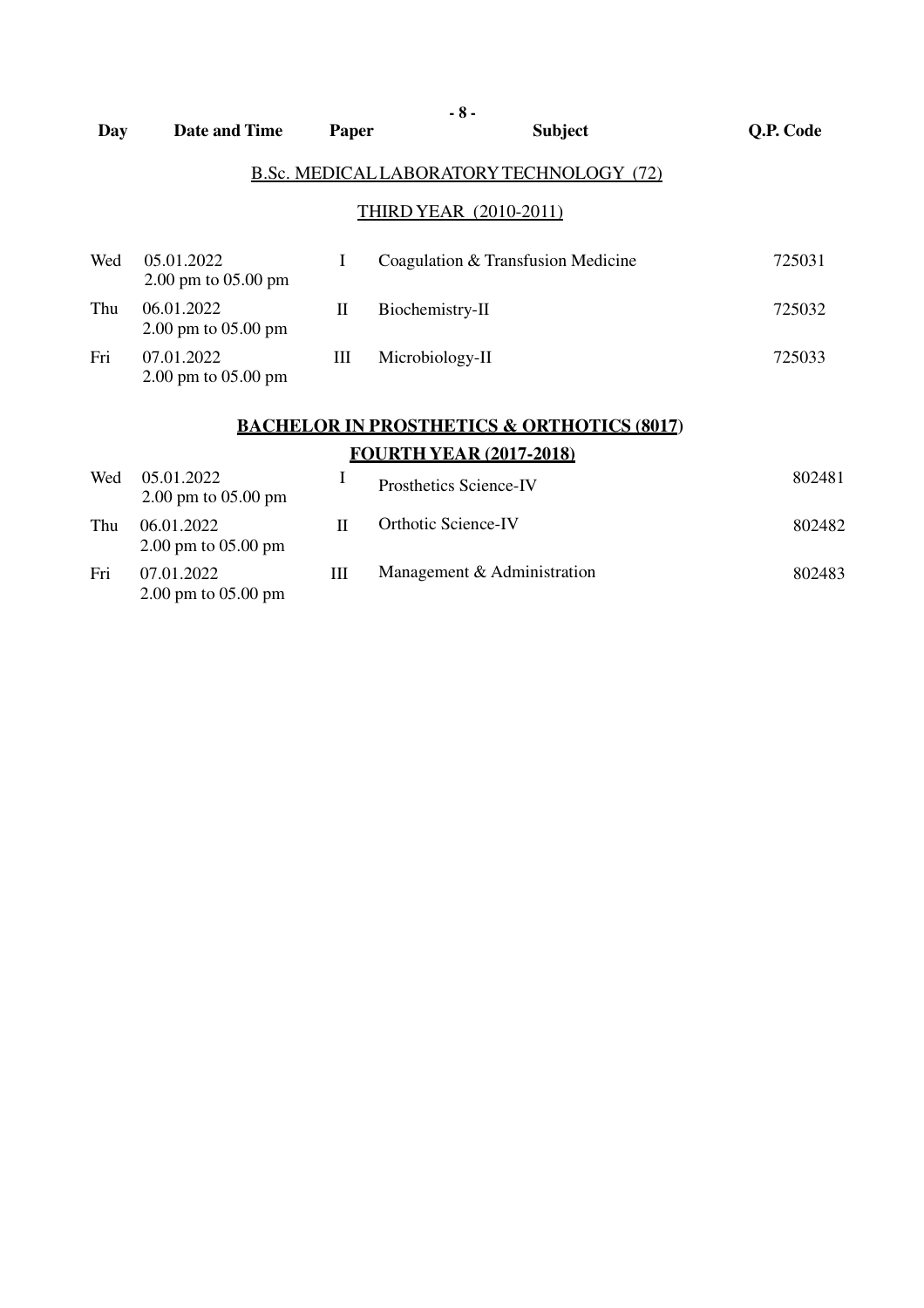## **ALLIED HEALTH SCIENCES**

**Bachelor in Audiology and Speech-Language Pathology (B.ASLP) (SEMESTER PATTERN) (Regulation – 2017-2018)** 

# **AUGUST 2021 SESSION TO BE HELD IN JANUARY 2022 (ONLY FINAL YEAR) III -Year Semester – V and VI EXAMINATION TIME TABLE**